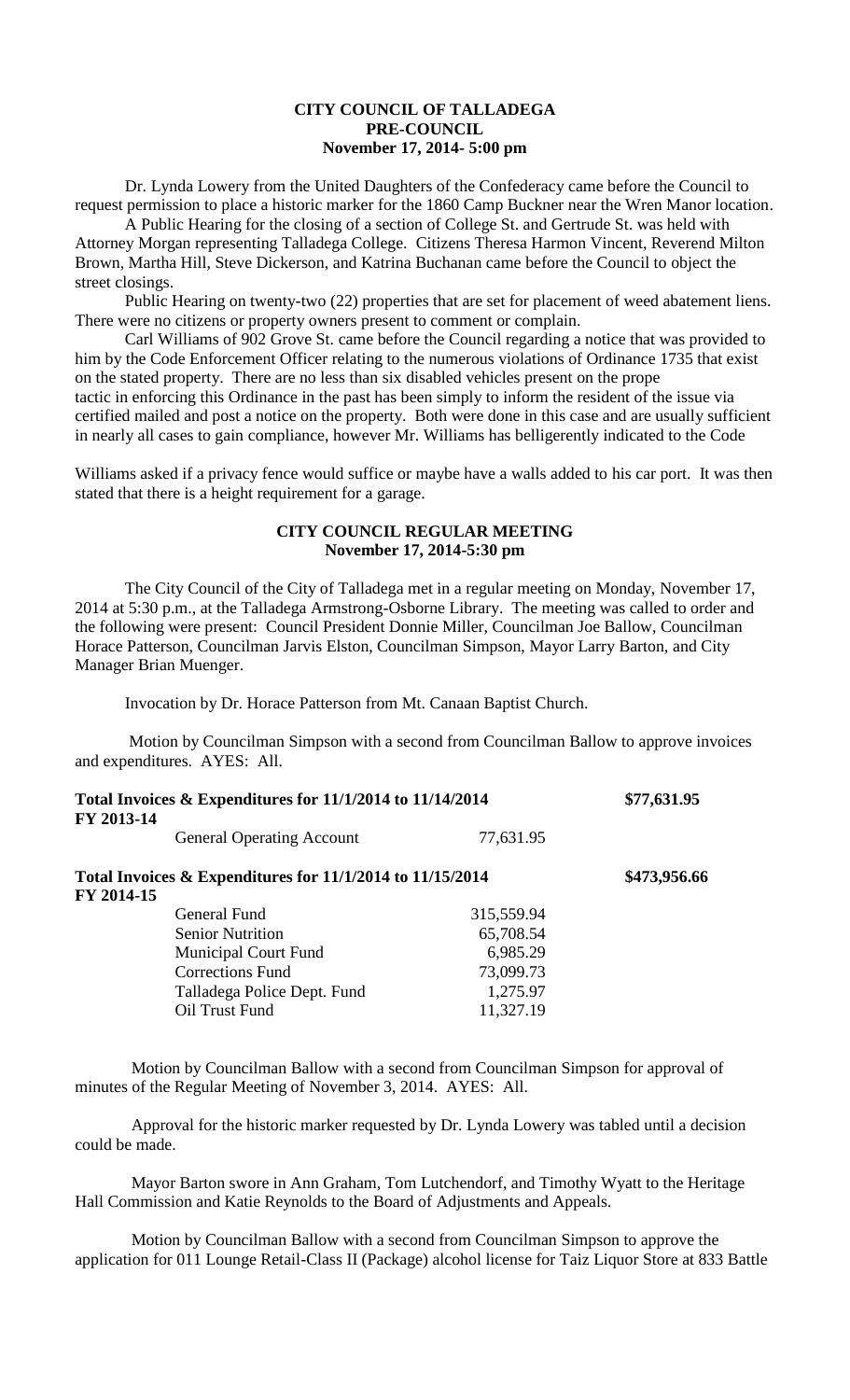Street East. AYES: Councilman Simpson, Council President Miller, Councilman Ballow and Councilman Patterson ABSTAIN: Councilman Elston

**Ordinance #1781** approving polling sites for municipal elections for the 2015 and all subsequent elections. Tabled from previous meeting is void. No action was taken. Council asked for reevaluation.

**Ordinance #1782** extending the moratorium on licensing of title pawns and pay advance businesses.

Motion by Councilman Elston with a second by Councilman Ballow for immediate consideration of Ordinance #1782. Roll Call. AYES: All.

Motion by Councilman Ballow with a second by Councilman Patterson for reading of the heading only for Ordinance #1782. Roll Call. AYES: All.

AN ORDINANCE TO EXTEND A MORATORIUM ON THE LICENSING OF TITLE PAWNS AND PAY DAY ADVANCE BUSINESSES IN THE CITY OF TALLADEGA, ALABAMA.

Motion by Council Patterson with a second by Councilman Ballow for the adoption of Ordinance #1783. Roll Call. AYES: All.

### **Ordinance #1783**

Benevolent Account.

Motion by Councilman Patterson with a second by Councilman Ballow for immediate consideration of Ordinance #1783. Roll Call. AYES: All.

Motion by Councilman Simpson with a second by Councilman Ballow for reading of the heading only for Ordinance #1783. Roll Call. AYES: All.

AN ORDINANCE BY THE CITY COUNCIL OF THE CITY OF TALLADEGA, ALABAMA TO ADOPT METHOD OF PAYMENT OF MUNICIPAL FUNDS PURSUANT TO CODE OF ALABAMA, 1975 11-43A-31.

Motion by Councilman Elston with a second by Councilman Simpson for the adoption of Ordinance #1783. Roll Call. AYES: All.

**Ordinance #1784** amending the 2014-2015 Annual Budget to include \$50,000 line of credit for TOP Trails.

Motion by Councilman Ballow with a second by Councilman Simpson for immediate consideration of Ordinance #1784. Roll Call. AYES: All.

Motion by Councilman Ballow with a second by Councilman Elston for reading of the heading only for Ordinance #1784. Roll Call. AYES: All.

#### AN ORDINANCE AMENDING THE OFFICIAL ANNUAL BUDGET FOR THE CITY OF TALLADEGA, ALABAMA, (ADOPTED SEPTEMBER 22, 2014, ORDINANCE 1777) FOR THE FISCAL YEAR BEGINNING 1 OCTOBER 2014 AND ENDING 30 SEPTEMBER 2015.

Motion by Councilman Elston with a second by Councilman Simpson for the adoption of Ordinance #1784. Roll Call. AYES: All.

**Resolution #3311** authorizing a weed abatement lien on old WNUZ Radio Station, Highway 21. **Resolution #3312** authorizing a weed abatement lien on 516 Court Street. **Resolution #3313** authorizing a weed abatement lien on 629 Knox Street. **Resolution #3314** authorizing a weed abatement lien on vacant lot on McAlpine Street (Parcel ID 1308281017034000) **Resolution #3315** authorizing a weed abatement lien on1290 Nimitz Avenue **Resolution #3316** authorizing a weed abatement lien on vacant lot on Long Street (Parcel ID 1308283008023000) **Resolution #3317** authorizing a weed abatement lien on 1717 West Battle Street.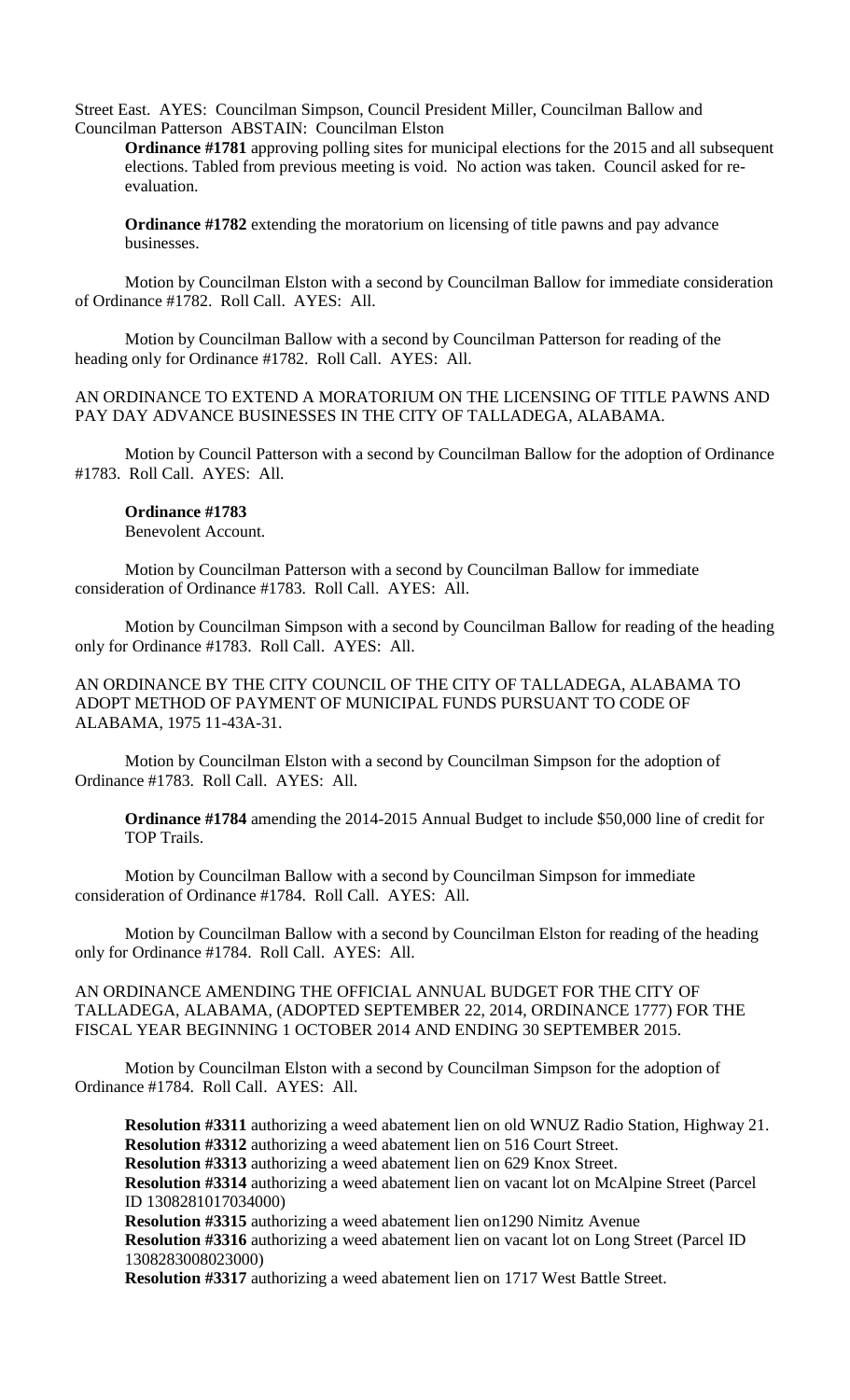**Resolution #3318** authorizing a weed abatement lien on vacant lot on corner of Mosley and Court (Parcel ID 1308271010001000)

**Resolution #3319** authorizing a weed abatement lien on vacant lot on Knox Street (Parcel ID 1306233015009000)

**Resolution #3320** authorizing a weed abatement lien on vacant lot on Knox Street (Parcel ID 1306233015010000)

**Resolution #3321** authorizing a weed abatement lien on vacant lot on corner of Cobb Ave. and McMillian Street (Parcel ID 1307263013057000)

**Resolution #3322** authorizing a weed abatement lien on Old WNUZ Radio Station, Highway 21. **Resolution #3323** authorizing a weed abatement lien on 305 Adams Street

**Resolution #3324** authorizing a weed abatement lien on vacant lot on corner of Savory and College Streets (Parcel ID 130828400003000)

**Resolution #3325** authorizing a weed abatement lien on vacant lot on corner of Spring and Howard Streets (Parcel ID 1305223012007000)

**Resolution #3326** authorizing a weed abatement lien on 420 Dumas Avenue

**Resolution #3327** authorizing a weed abatement lien on 301 Dumas Avenue

**Resolution #3328** authorizing a weed abatement lien on vacant lot on Shaw Avenue (Parcel ID 1305221000065001)

**Resolution #3329** authorizing a weed abatement lien on 317 Westwood Circle **Resolution #3330** authorizing a weed abatement lien on GP Rec. Corp. Bldg on Ward Avenue **Resolution #3331** authorizing a weed abatement lien on property on Walnut Street (Parcel ID 1307352007003000)

**Resolution #3332** authorizing a weed abatement lien on 720 Pulliam Street.

Motion by Councilman Elston with a second by Councilman Patterson to approve Resolution #3311 to Resolution #3332. Roll Call. AYES: All.

**Resolution #3333** approving the application for the Federal Emergency Management Agency (FEMA) Assistance to Firefighter Grant (AFG).

Motion by Councilman Ballow with a second by Councilman Elston to approve Resolution #3333. Roll Call. AYES: All.

**Resolution #3334** approving a contract with JMCM Consulting to prepare the 2014 Assistance to Firefighters Grant (AFG) application for a total cost of \$7078 to be paid only if the grant is awarded.

Motion by Councilman Ballow with a second by Councilman Patterson to approve Resolution #3334. Roll Call. AYES: All.

**Resolution #3335** approving a Special Use Permit for AT&T cell phone tower at 460 Stone Hill Drive.

**Resolution #3336** approving a Special Use Permit for AT&T cell phone tower at Ironaton Road.

Motion by Councilman Simpson with a second by Councilman Elston to approve Resolution #3335 and Resolution #3336. Roll Call. AYES: All.

**Resolution #3337** approving a Line of Credit Agreement with TOP Trails for \$50,000.

Motion by Councilman Ballow with a second by Councilman Simpson to approve Resolution #3337. Roll Call. AYES: All.

**Resolution #3338** amending the lease agreement for golf carts with Yamaha Golf-Car Company to reduce the number of carts and allow for seasonal rental.

Motion by Councilman Ballow with a second by Councilman Elston to approve Resolution #3338. Roll Call. AYES: All.

**Resolution #3339** approving a three year lease agreement with Nohab Business Machines for a Kyocer color copier/scanner for a total cost of \$13,551.48.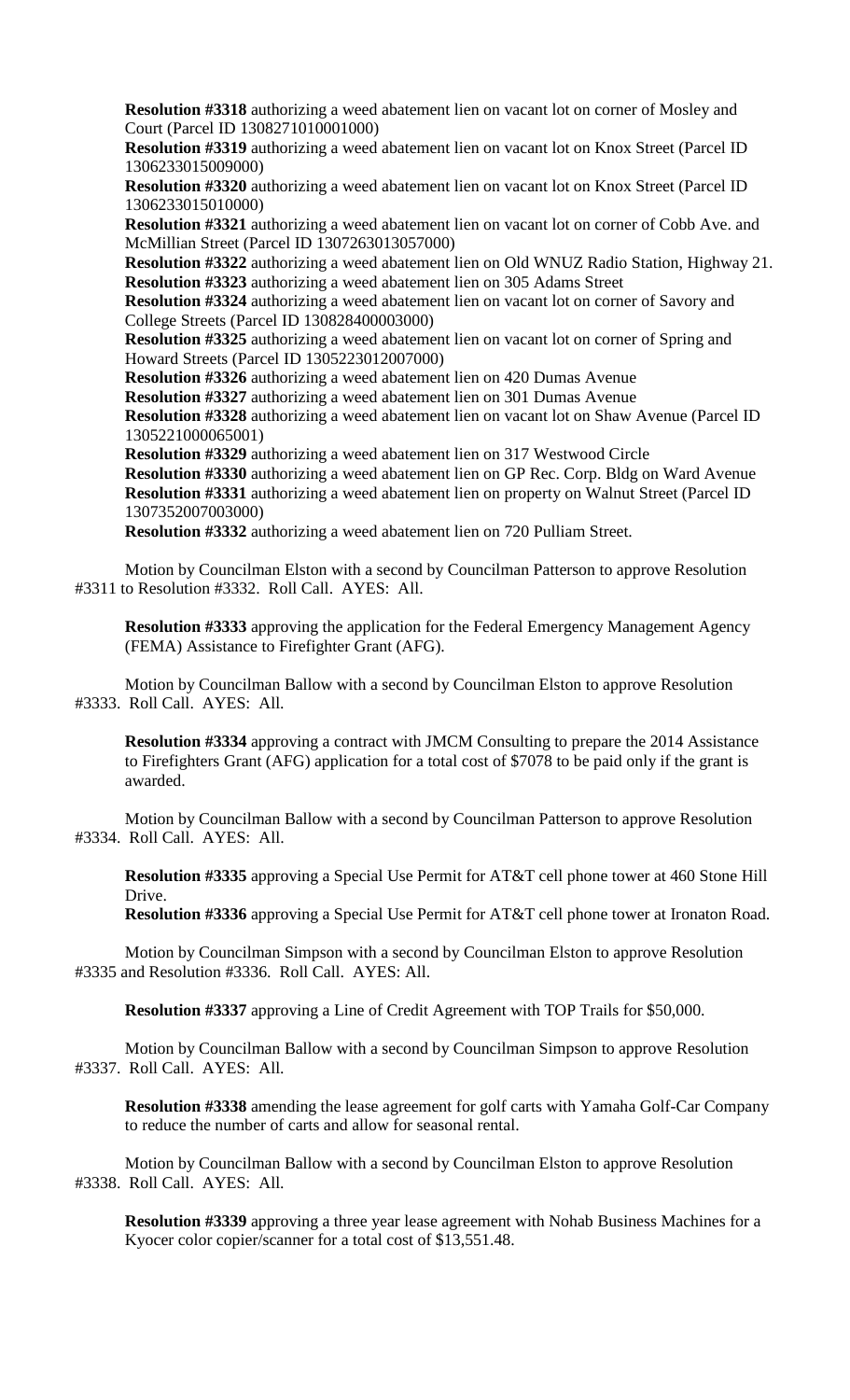Motion by Councilman Patterson with a second by Councilman Simpson to approve Resolution #3339. Roll Call. AYES: All.

**Resolution #3340** approving a five year lease agreement with the Rescue Squad

**Resolution #3341** approving a five year lease agreement with ATAP.

Motion by Councilman Simpson with a second by Councilman Ballow to approve Resolution #3340 and Resolution #3341. Roll Call. AYES: All.

**Resolution #3342** approving a travel advance for Ken Heath, Revenue Officer

Motion by Councilman Ballow with a second by Councilman Simpson to approve Resolution #3342. Roll Call. AYES: All.

**Resolution #3343** approving a contract with Hurst Pools to repair the Spring Street Indoor Pool at a cost of \$9,633.00.

Motion by Councilman Ballow with a second by Councilman Simpson to approve Resolution #3343. Roll Call. AYES: Council President Miller, Councilman Patterson, Councilman Ballow, and Councilman Simpson ABSTAIN: Councilman Elston

Motion by Councilman Patterson with a second by Councilman Elston to approve the invoices and expenditures for the Water Department. AYES: All.

| Water Department Expenditures for 11/5/14 to 11/13/14<br>FY 2013-2014 |            | \$20,549.67  |
|-----------------------------------------------------------------------|------------|--------------|
| Operations & Maintenance                                              | 20,549.67  |              |
| Water Department Expenditures for 11/5/14 to 11/13/14<br>FY 2014-2015 |            | \$394,803.07 |
| Operations & Maintenance                                              | 115,384.23 |              |
| Revenue                                                               | 277,918.84 |              |
| North Talladega Water                                                 | 1,500.00   |              |

Brought before the Council is an update on the FOG ordinance. The City Council adopted a modified Fats, Oils, and Grease (FOG) Ordinance in July 2014. This modification allowed the City to extend credit to establishments who could produce a contract with a certified grease hauler, as well as maintenance logs. The City began these inspections in August and completed them in September, with 51 of the 55 monitored establishments received this new credit. The inspections found that most establishments were complaint, although there were several instances in which a corrective period had to be extended to allow for improvement to meet the standard. The modified inspection protocol appears to be successful and will be repeated annually.

**Resolution #3344** approving software upgrade for billing and online payments from Respect Technologies for the Water Department at a cost of \$22,880.00 with a maintenance annual support fee of \$2,880.00.

Motion by Councilman Patterson with a second by Councilman Ballow to approve Resolution #3344. Roll Call. AYES: All.

**Resolution #3345** approving Change Order #2 for the Filter Rehabilitation Project at the Water Filtration Plant with Mark Johnson Construction for a cost of \$28,695.10.

Motion by Councilman Patterson with a second by Councilman Elston to approve Resolution #3345. Roll Call. AYES: All.

Public Works Director Phillips came before the Council with a paving update. The pre-paving utility work on North Street is largely complete, with the remaining work being hindered by a lack of asphalt availability due to low temperatures. The paving contractor has been cleared to begin paving on the portion of North Street from the Square to Johnson Avenue already. McCartney Construction is expected to begin milling operations on North Street on Monday, November  $17<sup>th</sup>$ , as well as begin